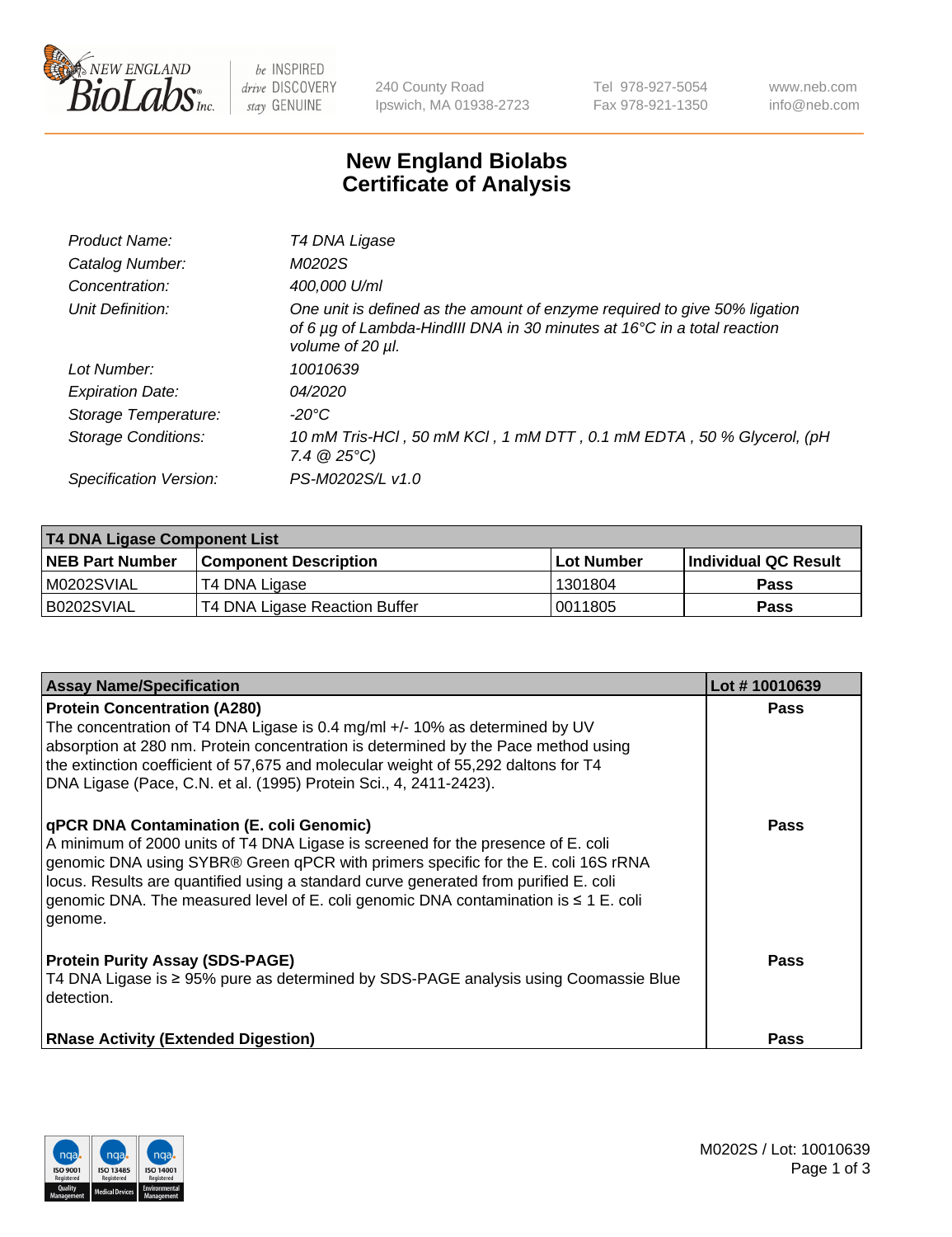

be INSPIRED drive DISCOVERY stay GENUINE

240 County Road Ipswich, MA 01938-2723 Tel 978-927-5054 Fax 978-921-1350 www.neb.com info@neb.com

| <b>Assay Name/Specification</b>                                                                                                                                                                                                                                                                                                                                                                                    | Lot #10010639 |
|--------------------------------------------------------------------------------------------------------------------------------------------------------------------------------------------------------------------------------------------------------------------------------------------------------------------------------------------------------------------------------------------------------------------|---------------|
| A 10 µl reaction in NEBuffer 4 containing 40 ng of a 300 base single-stranded RNA<br>and a minimum of 1 µl of T4 DNA Ligase is incubated at 37°C. After incubation for 16<br>hours, >90% of the substrate RNA remains intact as determined by gel electrophoresis<br>using fluorescent detection.                                                                                                                  |               |
| <b>Single Stranded DNase Activity (FAM-Labeled Oligo)</b><br>A 50 µl reaction in CutSmart® Buffer containing a 20 nM solution of a fluorescent<br>internal labeled oligonucleotide and a minimum of 10,000 units of T4 DNA Ligase<br>incubated for 16 hours at 37°C yields <5% degradation as determined by capillary<br>electrophoresis.                                                                          | <b>Pass</b>   |
| <b>Endonuclease Activity (Nicking)</b><br>A 50 µl reaction in NEBuffer 1 containing 1 µg of supercoiled PhiX174 DNA and a<br>minimum of 2000 units of T4 DNA Ligase incubated for 4 hours at 37°C results in <10%<br>conversion to the nicked form as determined by agarose gel electrophoresis.                                                                                                                   | <b>Pass</b>   |
| <b>DNase Activity (Labeled Oligo, 5' extension)</b><br>A 50 µl reaction in CutSmart® Buffer containing a 20 nM solution of a fluorescent<br>labeled double-stranded oligonucleotide containing a 5' extension and a minimum of<br>10,000 units of T4 DNA Ligase incubated for 16 hours at 37°C yields <5% degradation<br>as determined by capillary electrophoresis.                                               | <b>Pass</b>   |
| Double Stranded DNase Activity (Labeled Oligo)<br>A 50 µl reaction in CutSmart® Buffer containing a 20 nM solution of a fluorescent<br>labeled double-stranded oligonucleotide containing a blunt end and a minimum of<br>10,000 units of T4 DNA Ligase incubated for 16 hours at 37°C yields <5% degradation<br>as determined by capillary electrophoresis.                                                       | <b>Pass</b>   |
| <b>DNase Activity (Labeled Oligo, 3' extension)</b><br>A 50 µl reaction in CutSmart® Buffer containing a 20 nM solution of a fluorescent<br>labeled double-stranded oligonucleotide containing a 3' extension and a minimum of<br>10,000 units of T4 DNA Ligase incubated for 16 hours at 37°C yields <5% degradation<br>as determined by capillary electrophoresis.                                               | <b>Pass</b>   |
| <b>Ligation and Recutting (Terminal Integrity, Digested DNA)</b><br>A 20 µl reaction in 1X T4 DNA Ligase Reaction Buffer containing 2 µg of Lambda<br>DNA-HindIII Digest and a minimum of 4000 units of T4 DNA Ligase incubated for 16<br>hours at 37°C results in >95% ligation of the DNA fragments as determined by agarose<br>gel electrophoresis. Of these ligated fragments, >95% can be recut with HindIII. | <b>Pass</b>   |
| <b>Non-Specific DNase Activity (16 Hour)</b><br>A 50 µl reaction in NEBuffer 1 containing 1 µg of CIP-treated Lambda-HindIII DNA and<br>a minimum of 2000 units of T4 DNA Ligase incubated for 16 hours at 37°C results in a                                                                                                                                                                                       | <b>Pass</b>   |